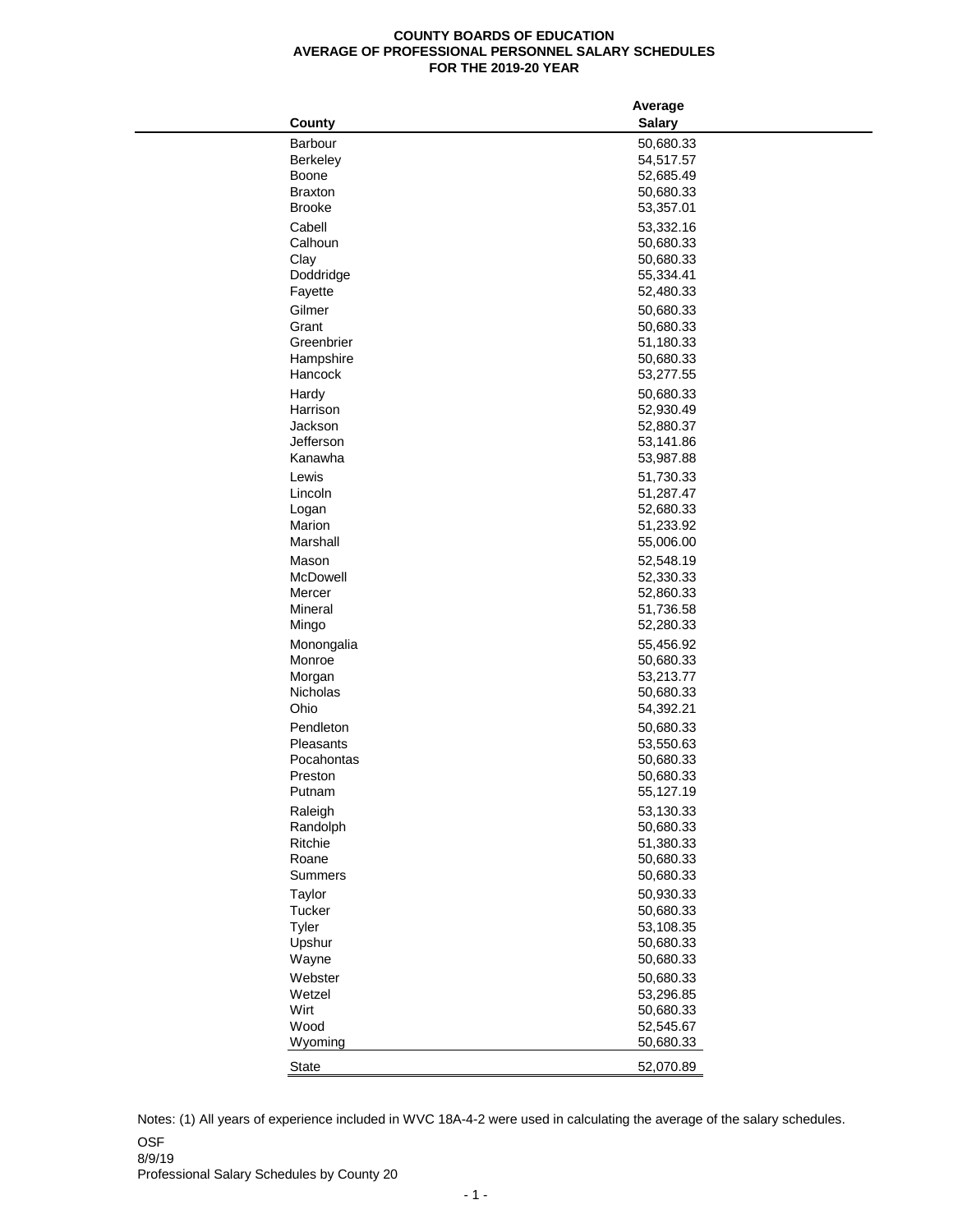## **COUNTY BOARDS OF EDUCATION AVERAGE OF PROFESSIONAL PERSONNEL SALARY SCHEDULES ARRANGED IN DESCENDING ORDER FOR THE 2019-20 YEAR**

|          |                                 | <b>Average</b>         |  |
|----------|---------------------------------|------------------------|--|
| Ct.      | <b>County</b>                   | <b>Salary</b>          |  |
| 1        | Monongalia                      | 55,456.92              |  |
| 2        | Doddridge                       | 55,334.41              |  |
| 3        | Putnam                          | 55,127.19              |  |
| 4        | Marshall                        | 55,006.00              |  |
| 5        | <b>Berkeley</b>                 | 54,517.57              |  |
| 6        | Ohio                            | 54,392.21              |  |
| 7        | Kanawha                         | 53,987.88              |  |
| 8        | Pleasants                       | 53,550.63              |  |
| 9        | <b>Brooke</b>                   | 53,357.01              |  |
| 10       | Cabell                          | 53,332.16              |  |
| 11       | Wetzel                          | 53,296.85              |  |
| 12       | Hancock                         | 53,277.55              |  |
| 13       | Morgan                          | 53,213.77              |  |
| 14       | Jefferson                       | 53,141.86              |  |
| 15       | Raleigh                         | 53,130.33              |  |
| 16       | <b>Tyler</b>                    | 53,108.35              |  |
| 17       | Harrison                        | 52,930.49              |  |
| 18       | Jackson                         | 52,880.37              |  |
| 19       | Mercer                          | 52,860.33              |  |
| 20       | <b>Boone</b>                    | 52,685.49              |  |
| 21       | Logan                           | 52,680.33              |  |
| 22       | Mason                           | 52,548.19              |  |
| 23       | Wood                            | 52,545.67              |  |
| 24       | Fayette                         | 52,480.33              |  |
| 25       | McDowell                        | 52,330.33              |  |
| 26       | Mingo                           | 52,280.33              |  |
| 27       | <b>Mineral</b>                  | 51,736.58              |  |
| 28       | Lewis                           | 51,730.33              |  |
| 29       | Ritchie                         | 51,380.33              |  |
| 30       | Lincoln                         | 51,287.47              |  |
| 31       | Marion                          | 51,233.92              |  |
| 32       | Greenbrier                      | 51,180.33              |  |
| 33       | Taylor                          | 50,930.33              |  |
| 34       | <b>Barbour</b>                  | 50,680.33              |  |
| 34       | <b>Braxton</b>                  | 50,680.33              |  |
| 34       | Calhoun                         | 50,680.33              |  |
| 34       | Clay                            | 50,680.33              |  |
| 34       | Gilmer                          | 50,680.33              |  |
| 34       | Grant                           | 50,680.33              |  |
| 34       | Hampshire                       | 50,680.33              |  |
| 34       | Hardy                           | 50,680.33              |  |
| 34       | Monroe                          | 50,680.33              |  |
| 34       | Nicholas                        | 50,680.33              |  |
| 34       | Pendleton                       | 50,680.33              |  |
| 34       | Pocahontas                      | 50,680.33              |  |
| 34       | Preston                         | 50,680.33              |  |
| 34       | Randolph                        | 50,680.33              |  |
| 34       | Roane                           | 50,680.33              |  |
| 34<br>34 | <b>Summers</b><br><b>Tucker</b> | 50,680.33<br>50,680.33 |  |
|          |                                 |                        |  |
| 34       | Upshur                          | 50,680.33              |  |
| 34       | Wayne                           | 50,680.33              |  |
| 34<br>34 | Webster<br>Wirt                 | 50,680.33<br>50,680.33 |  |
| 34       | Wyoming                         | 50,680.33              |  |
|          |                                 |                        |  |
|          | <b>State</b>                    | 52,070.89              |  |

OSF Notes: (1) All years of experience included in WVC 18A-4-2 were used in calculating the average of the salary schedules.